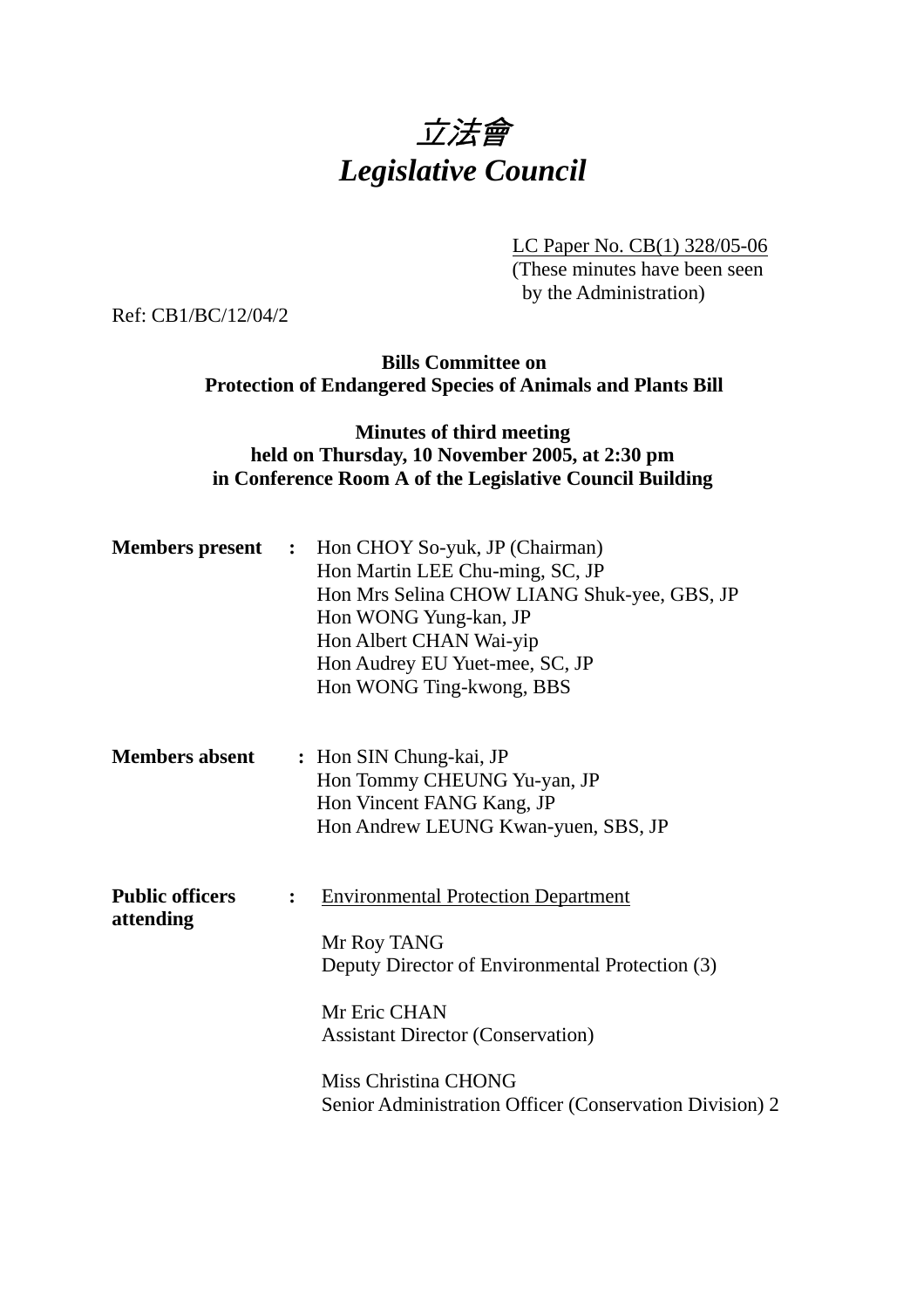|                                             | <b>Agriculture, Fisheries and Conservation Department</b>             |  |  |
|---------------------------------------------|-----------------------------------------------------------------------|--|--|
|                                             | Mr CHAN Ping-kwong<br><b>Acting Assistant Director (Conservation)</b> |  |  |
|                                             | Mr C S CHEUNG<br><b>Senior Endangered Species Protection Officer</b>  |  |  |
|                                             | Department of Justice                                                 |  |  |
|                                             | Mr Sunny CHAN<br><b>Senior Government Counsel</b>                     |  |  |
| <b>Clerk in attendance:</b>                 | Miss Becky YU<br>Chief Council Secretary (1)1                         |  |  |
| <b>Staff in attendance : Miss Monna LAI</b> | <b>Assistant Legal Adviser 7</b>                                      |  |  |
|                                             | Mrs Mary TANG<br>Senior Council Secretary (1)2                        |  |  |
| <b>Confirmation of minutes</b><br>I         |                                                                       |  |  |

| (LC Paper No. CB(1) 174/05-06 | Minutes of the meeting held on |
|-------------------------------|--------------------------------|
|                               | 4 October 2005)                |

The minutes of the meeting held on 4 October 2005 were confirmed.

| $\mathbf H$ | <b>Meeting with the Administration</b> |                                       |
|-------------|----------------------------------------|---------------------------------------|
|             | (LC Paper No. CB(1) $243/05-06(01)$ -- | Administration's<br>response<br>to.   |
|             |                                        | summary of views/concerns (as at      |
|             |                                        | 9 November 2005)                      |
|             | LC Paper No. $CB(1)$ 243/05-06(02) --  | List of follow-up actions arising     |
|             |                                        | discussion<br>the<br>from<br>$\Omega$ |
|             |                                        | 4 October 2005                        |
|             | LC Paper No. $CB(1)$ 243/05-06(03) --  | Administration's response to LC       |
|             |                                        | Paper No. CB(1) 243/05-06(02))        |
|             |                                        |                                       |

2. The Committee deliberated (Index of proceedings attached in **Annex A**).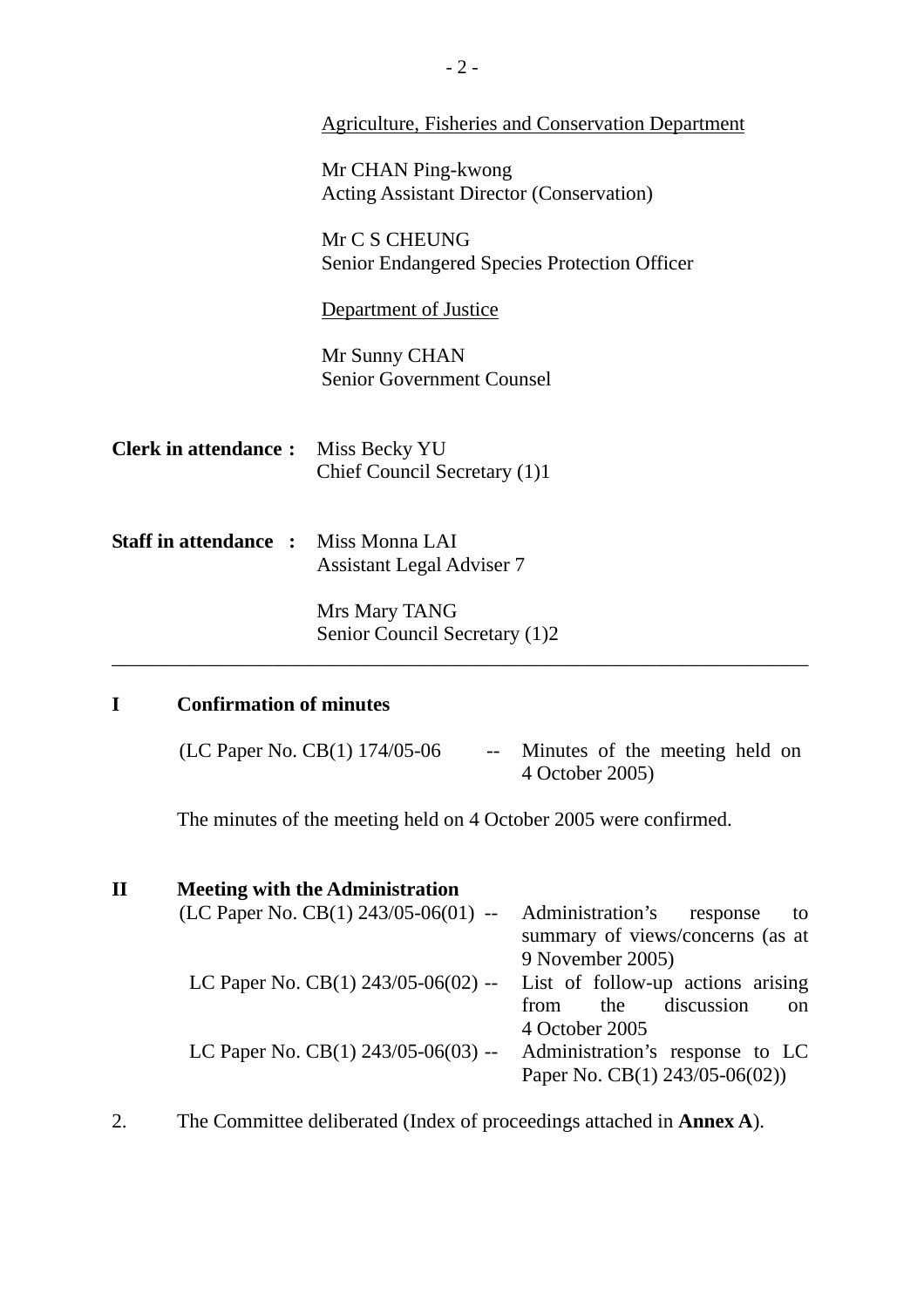- 3. The Administration was requested to
	- (a) consider specifying in proposed section 21 the proof(s) which a person had to provide to the satisfaction of the Director of Agriculture, Fisheries and Conservation so that he could possess or control a specimen of an Appendix II species; and
	- (b) step up education and publicity to promote public awareness on the protection of the endangered species of animals and plants under Appendices I and II after the passage of the Bill.
- 4. The next meeting would be held on Tuesday, 22 November 2005, at 10:45 am.

## **III. Any other business**

5. There being no other business, the meeting ended at 4:20 pm.

Council Business Division 1 Legislative Council Secretariat 18 November 2005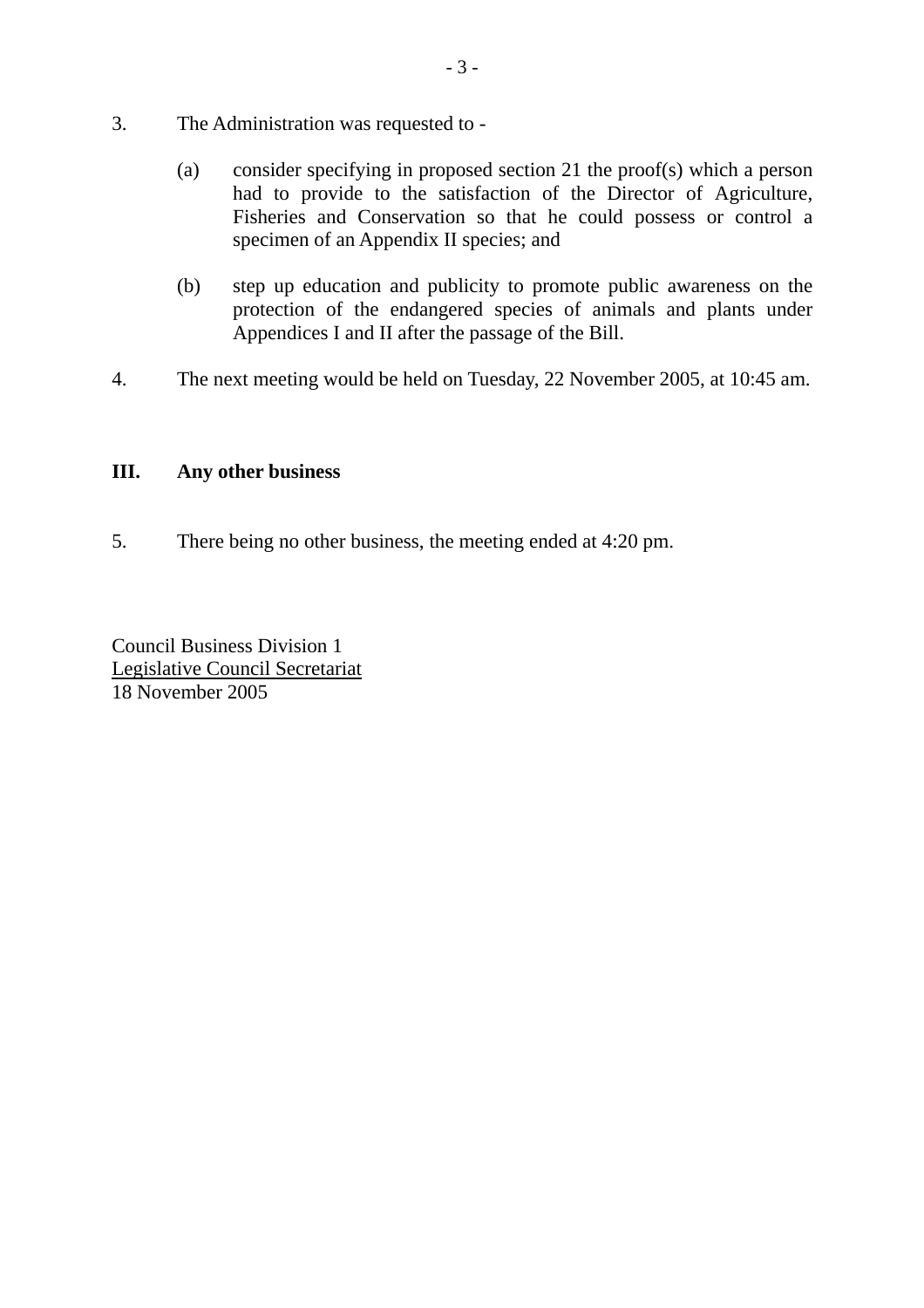## **Proceedings of the meeting of the Bills Committee on Protection of Endangered Species of Animals and Plants Bill**

## **Meeting on Thursday, 10 November 2005, at 2:30 pm in Conference Room A of the Legislative Council Building**

| <b>Time marker</b> | <b>Speaker</b>                              | Subject(s)                                                                                                                                                                                                                                                                                                                                                                                                                      | <b>Action required</b> |
|--------------------|---------------------------------------------|---------------------------------------------------------------------------------------------------------------------------------------------------------------------------------------------------------------------------------------------------------------------------------------------------------------------------------------------------------------------------------------------------------------------------------|------------------------|
| 000000 - 000352    | Chairman                                    | Confirmation of minutes of the<br>meeting held on 4 October 2005<br>(LC Paper No. CB(1) 174/05-06)                                                                                                                                                                                                                                                                                                                              |                        |
| 000353 - 001842    | Chairman<br>Administration                  | Administration's<br>response<br>to<br>follow-up actions arising from the<br>discussion at the meeting on<br>4 October 2005 (LC Paper No.<br>$CB(1)$ 243/05-06(02))                                                                                                                                                                                                                                                              |                        |
| 001843 - 002009    | Mr Martin LEE<br>Administration<br>Chairman | Member's<br>enquiry<br>the<br>on<br>availability of statistics to support<br>the Administration's claim that<br>smuggling activities were on the<br>decline                                                                                                                                                                                                                                                                     |                        |
|                    |                                             | Administration's explanation -                                                                                                                                                                                                                                                                                                                                                                                                  |                        |
|                    |                                             | (a) of those prosecution<br>cases<br>against<br>possession<br>with<br>smuggling element for the past<br>three years, there was only one<br>case each year which would<br>not be covered by the Bill due<br>to relaxation in the control of<br>possession of Appendix II<br>species;                                                                                                                                             |                        |
|                    |                                             | (b) over 90% of prosecution in<br>relation to import did not<br>involve smuggling activities;                                                                                                                                                                                                                                                                                                                                   |                        |
|                    |                                             | decline<br>in smuggling<br>$(c)$ the<br>activities might be attributable<br>to the change in shipping<br>routes in particular shipments<br>going to and coming out from<br>the Mainland, the stepping up<br>of local enforcement actions,<br>the higher penalties imposed<br>which had resulted in greater<br>effect<br>deterrent<br>and<br>the<br>increased<br>public<br>awareness<br>education<br>through<br>and<br>publicity |                        |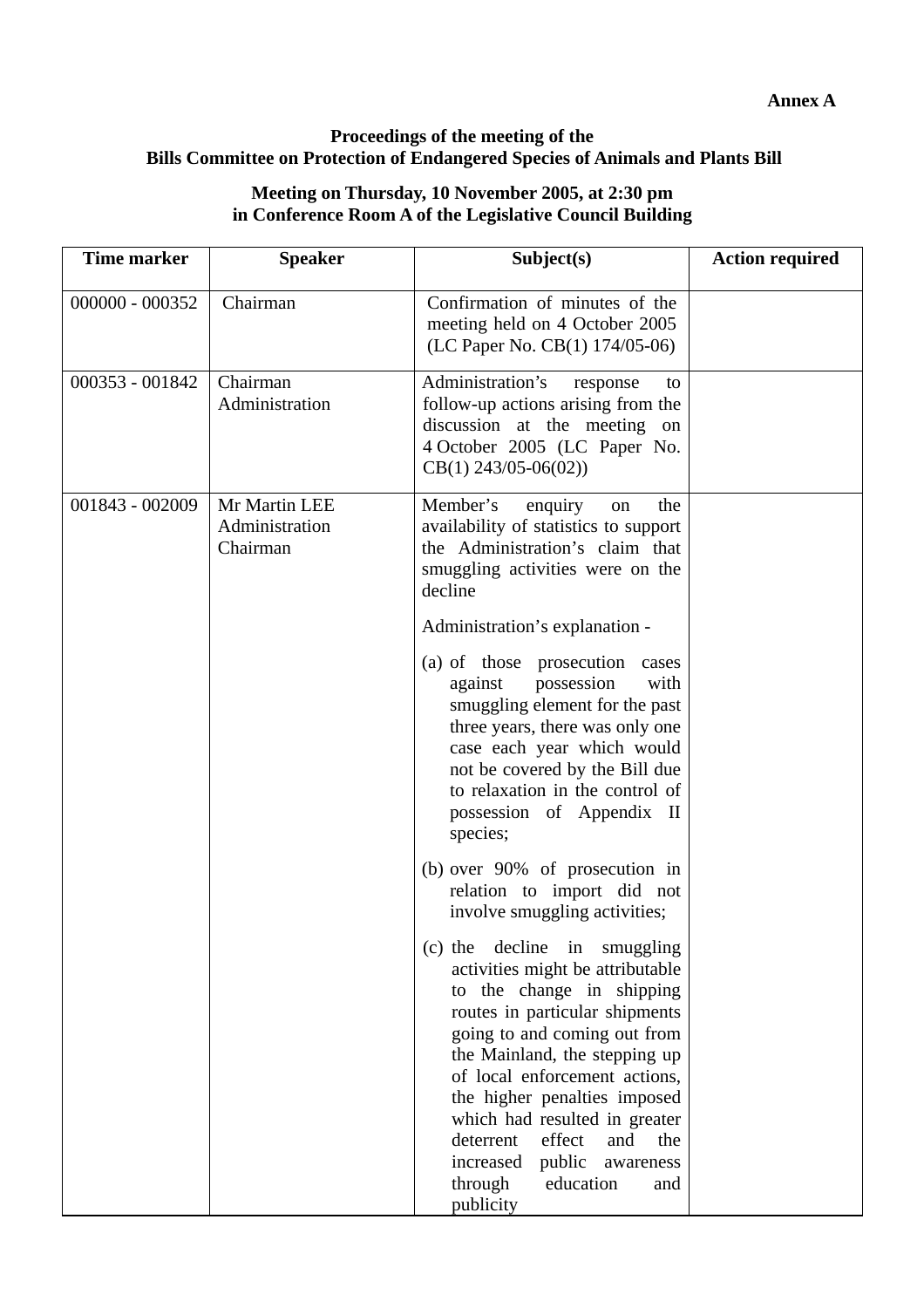| Time marker     | <b>Speaker</b>                                 | Subject(s)                                                                                                                                                                                                                                                                                                                       | <b>Action required</b> |
|-----------------|------------------------------------------------|----------------------------------------------------------------------------------------------------------------------------------------------------------------------------------------------------------------------------------------------------------------------------------------------------------------------------------|------------------------|
| 002010 - 002347 | Administration<br>Mr Martin LEE<br>Chairman    | Member's query on whether the<br>low prosecution figures was a<br>result of ineffective enforcement                                                                                                                                                                                                                              |                        |
|                 |                                                | Administration's explanation -                                                                                                                                                                                                                                                                                                   |                        |
|                 |                                                | (a) one prosecution case each year<br>referred<br>enforcement<br>to<br>against non-compliance with<br>requirements for<br>the<br>the<br>possession of Appendix II<br>species, which would not be<br>covered by the Bill after its<br>passage. In fact, there had<br>been 278 prosecutions<br>in<br>2004; and                     |                        |
|                 |                                                | (b) Hong Kong was the first<br>recipient<br>the<br>of<br>Secretary-General's<br>Certificate of Commendation<br>which was introduced in 2002<br>the Convention<br>by<br><sub>on</sub><br>International<br>Trade<br>in<br>Endangered Species of Wild<br>Fauna and Flora (CITES) to<br>recognize<br>exemplary<br>enforcement action |                        |
| 002348 - 002648 | Chairman<br>Administration                     | Chairman's<br>the<br>that<br>concern<br>relaxation<br>of<br>possession<br>on<br>non-live Appendix II species not<br>of wild origins would encourage<br>the killing of live species to<br>facilitate trading                                                                                                                      |                        |
|                 |                                                | The Administration's explanation<br>that import and export (I/E) of<br>Appendix II species were now<br>under control and an export<br>permit would still be required<br>under the Bill. The proposed<br>relaxation was meant to strike a<br>balance between protection of<br>endangered species and trading<br>activities        |                        |
| 002649 - 003236 | Mr WONG Yung-kan<br>Administration<br>Chairman | Member's query on the need for<br>control on domestically bred<br>Appendix II species, particularly                                                                                                                                                                                                                              |                        |
|                 |                                                | for medicinal use                                                                                                                                                                                                                                                                                                                |                        |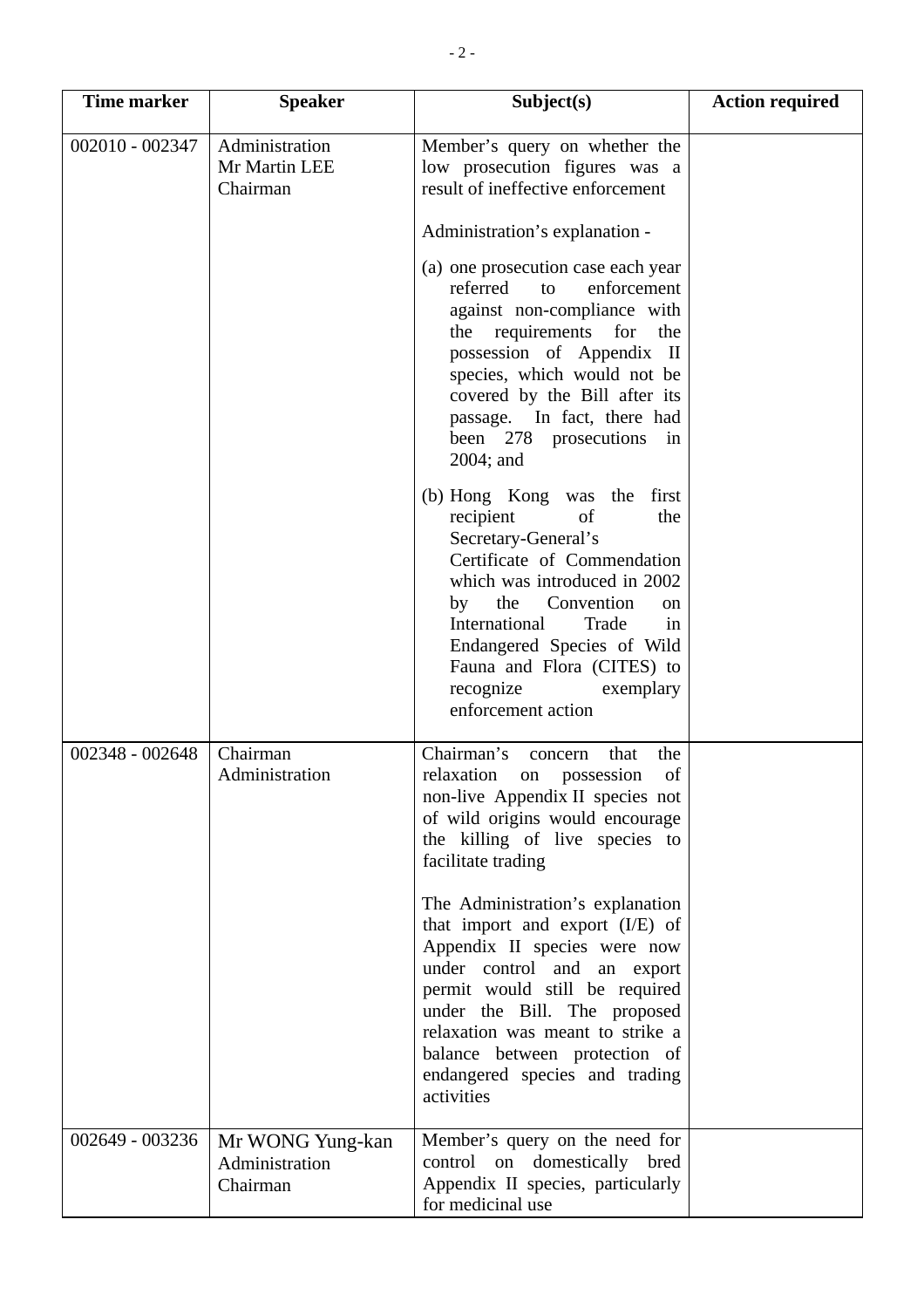| <b>Time marker</b> | <b>Speaker</b>             | Subject(s)                                                                                                                                                                                                                                                                                                                                                                                                                                                                                                          | <b>Action required</b>                                                                                                                                                                                                                                                                               |
|--------------------|----------------------------|---------------------------------------------------------------------------------------------------------------------------------------------------------------------------------------------------------------------------------------------------------------------------------------------------------------------------------------------------------------------------------------------------------------------------------------------------------------------------------------------------------------------|------------------------------------------------------------------------------------------------------------------------------------------------------------------------------------------------------------------------------------------------------------------------------------------------------|
|                    |                            | Administration's explanation -<br>(a) no Appendix II species was<br>bred/artificially<br>captive<br>commercial<br>propagated<br>in<br>scale in Hong Kong, except<br>for some plant species such as<br>orchids;                                                                                                                                                                                                                                                                                                      |                                                                                                                                                                                                                                                                                                      |
|                    |                            | of<br>(b) possession<br>captive<br>bred/artificially<br>propagated<br>Appendix II species was not<br>subject to control but licences<br>or permits were required for<br>the I/E of Appendices I and II<br>species; and                                                                                                                                                                                                                                                                                              |                                                                                                                                                                                                                                                                                                      |
|                    |                            | (c) enquiries could be made with<br>the Agriculture, Fisheries and<br>Conservation<br>Department<br>(AFCD) in case of doubt<br>whether<br>the<br>captive<br>bred/artificially<br>propagated<br>species were subject to control                                                                                                                                                                                                                                                                                      |                                                                                                                                                                                                                                                                                                      |
| 003237 - 003648    | Chairman<br>Administration | Reference was made to proposed<br>section 21, which provided that a<br>person would not be required to<br>obtain a licence for possession of<br>Appendix II species if he could<br>prove to the satisfaction of the<br>Director of Agriculture, Fisheries<br>and Conservation (DAFC) that the<br>specimen was not a live animal or<br>plant of wild origin.<br>Chairman's concern about the<br>ambiguity as to how the criterion<br>"to the satisfaction of DAFC"<br>could be met<br>Administration's explanation - | The Administration<br>consider<br>to<br>specifying<br>in<br>section 21<br>the<br>which<br>proof(s)<br><sub>a</sub><br>person<br>had<br>to<br>provide<br>the<br>to<br>satisfaction<br>of<br>DAFC so that<br>he<br>could<br>possess<br><b>or</b><br>control a specimen<br>of an Appendix II<br>species |
|                    |                            | (a) documentary proofs, such as<br>certificates<br>relevant<br>and<br>previous possession licences<br>etc., would be considered<br>acceptable; and                                                                                                                                                                                                                                                                                                                                                                  |                                                                                                                                                                                                                                                                                                      |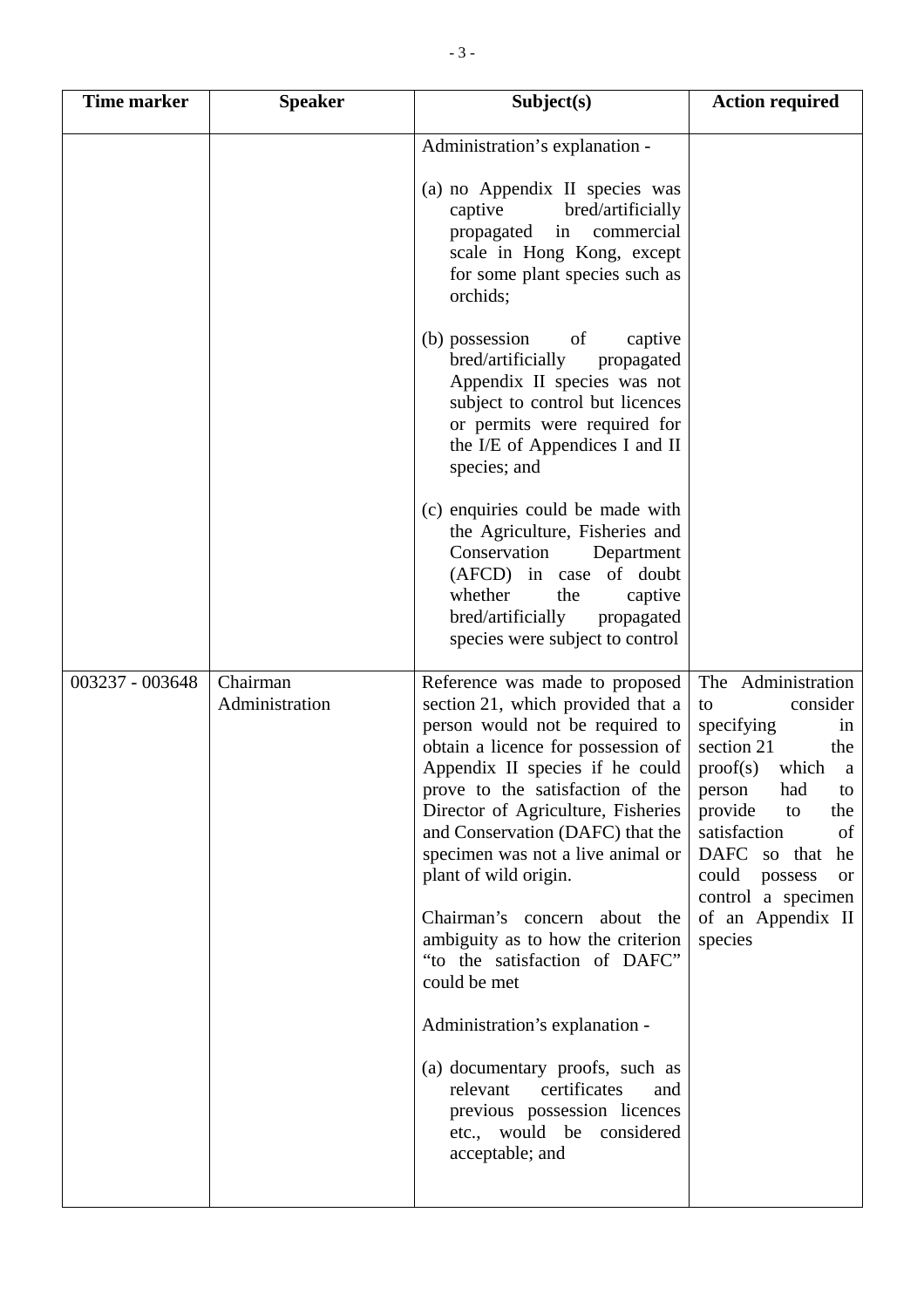| <b>Time marker</b> | <b>Speaker</b>                                      | Subject(s)                                                                                                                                                                                           | <b>Action required</b> |
|--------------------|-----------------------------------------------------|------------------------------------------------------------------------------------------------------------------------------------------------------------------------------------------------------|------------------------|
|                    |                                                     | (b) it was more appropriate to<br>allow<br>certain<br>degree<br>of<br>flexibility in the legislation<br>since it was not feasible to list<br>out all the possible means of<br>proof                  |                        |
| 003649 - 004044    | Mr Martin LEE<br>Administration                     | Member's enquiry on the need for<br>the Bill to provide controls that<br>were stricter than that required<br>under CITES                                                                             |                        |
|                    |                                                     | Administration's explanation -                                                                                                                                                                       |                        |
|                    |                                                     | (a) CITES was intent to control<br>over I/E and international<br>trading of scheduled species<br>and there was no requirement<br>for possession licence;                                             |                        |
|                    |                                                     | (b) stricter local control on live<br>specimens of wild origin was<br>required to combat smuggling<br>activities; and                                                                                |                        |
|                    |                                                     | $(c)$ control on<br>possession<br>of<br>Appendix II species other than<br>live specimens of wild origin<br>was relaxed under the Bill on<br>account of the recent decline<br>in smuggling activities |                        |
| 004045-011802      | ALA7<br>Administration<br>Chairman<br>Mr Martin LEE | ALA7's queries on the control on<br>import, re-export and possession<br>of specimen in transit under the<br>Bill, which in her views might not<br>be stricter than CITES                             |                        |
|                    |                                                     | Administration's explanation -                                                                                                                                                                       |                        |
|                    |                                                     | (a) the proposed control on import<br>and re-export of specimen in<br>transit were in compliance<br><b>CITES</b><br>requirements<br>with<br>which was recognized<br>by<br>CITES;                     |                        |
|                    |                                                     | (b) a Convention export permit<br>would have to be produced in<br>respect of specimen in transit<br>via Hong Kong to other<br>places;                                                                |                        |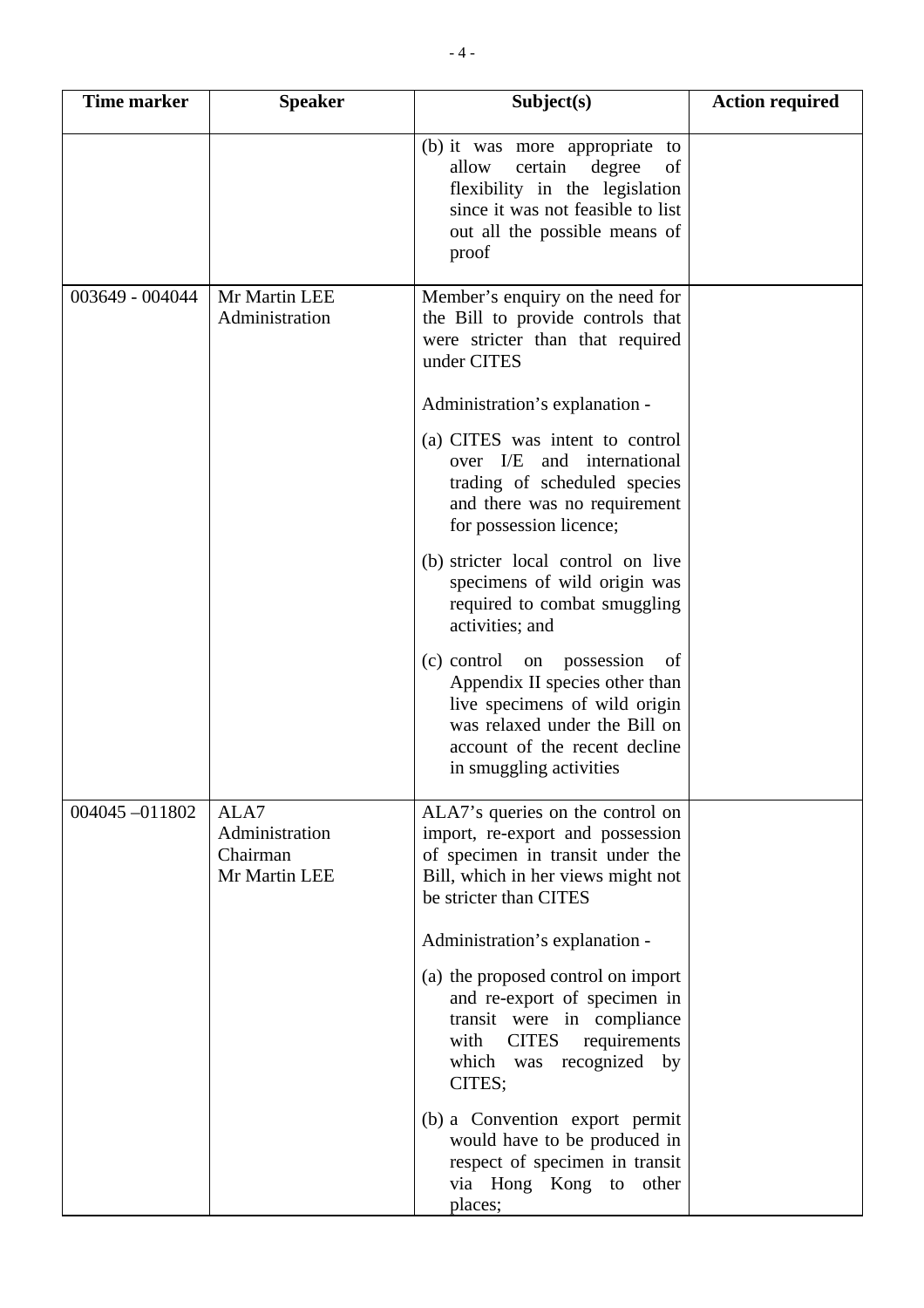| Time marker     | <b>Speaker</b>                                                       | Subject(s)                                                                                                                                                                                                                                                                                                                                                                                                                                                                                          | <b>Action required</b>                                                                                                                                                                                                                                                  |
|-----------------|----------------------------------------------------------------------|-----------------------------------------------------------------------------------------------------------------------------------------------------------------------------------------------------------------------------------------------------------------------------------------------------------------------------------------------------------------------------------------------------------------------------------------------------------------------------------------------------|-------------------------------------------------------------------------------------------------------------------------------------------------------------------------------------------------------------------------------------------------------------------------|
|                 |                                                                      | (c) the specimen in transit would<br>remain in the carrier and its<br>would<br>be<br>movements<br>monitored by AFCD staff, as<br>appropriate; and                                                                                                                                                                                                                                                                                                                                                   |                                                                                                                                                                                                                                                                         |
|                 |                                                                      | (d) the main difference between<br>CITES and the Bill was that<br>the former specified that the<br>control was carried out by<br>"Customs" while the Bill used<br>"Director".<br>the<br>word<br>However, the nature of control<br>was the same between CITES<br>and the Bill.                                                                                                                                                                                                                       |                                                                                                                                                                                                                                                                         |
| 011803 - 013227 | Mr WONG Ting-kwong Member's concerns -<br>Administration<br>Chairman | (a) it would be difficult<br>to<br>differentiate<br>between<br>domestically bred<br>species<br>from those of wild origins and<br>public<br>the<br>might<br>be<br>unnecessarily caught if they<br>were unsure about the origins<br>of the species; and<br>(b) the proposed relaxation on the<br>of<br>possession<br>non-live<br>Appendix II species<br>was<br>confusing as the public would<br>not be able to tell whether the<br>species they kept should or<br>should not be subject to<br>control | The Administration<br>to step up education<br>and publicity<br>to<br>promote<br>public<br>the<br>on<br>awareness<br>of<br>the<br>protection<br>endangered species<br>of<br>animals<br>and<br>under<br>plants<br>Appendices I and II<br>after the passage of<br>the Bill |
|                 |                                                                      | Administration's explanation -<br>(a) possession of non-live<br><sub>or</sub><br>non-wild Appendix II species<br>would be relaxed;                                                                                                                                                                                                                                                                                                                                                                  |                                                                                                                                                                                                                                                                         |
|                 |                                                                      | (b) proofs<br>such<br>relevant<br>as<br>certificates/photos could be<br>produced in support of the<br>origins of the species; and                                                                                                                                                                                                                                                                                                                                                                   |                                                                                                                                                                                                                                                                         |
|                 |                                                                      | $(c)$ the<br>public<br>could<br>seek<br>assistance from AFCD when<br>in doubt about the origins of<br>species                                                                                                                                                                                                                                                                                                                                                                                       |                                                                                                                                                                                                                                                                         |